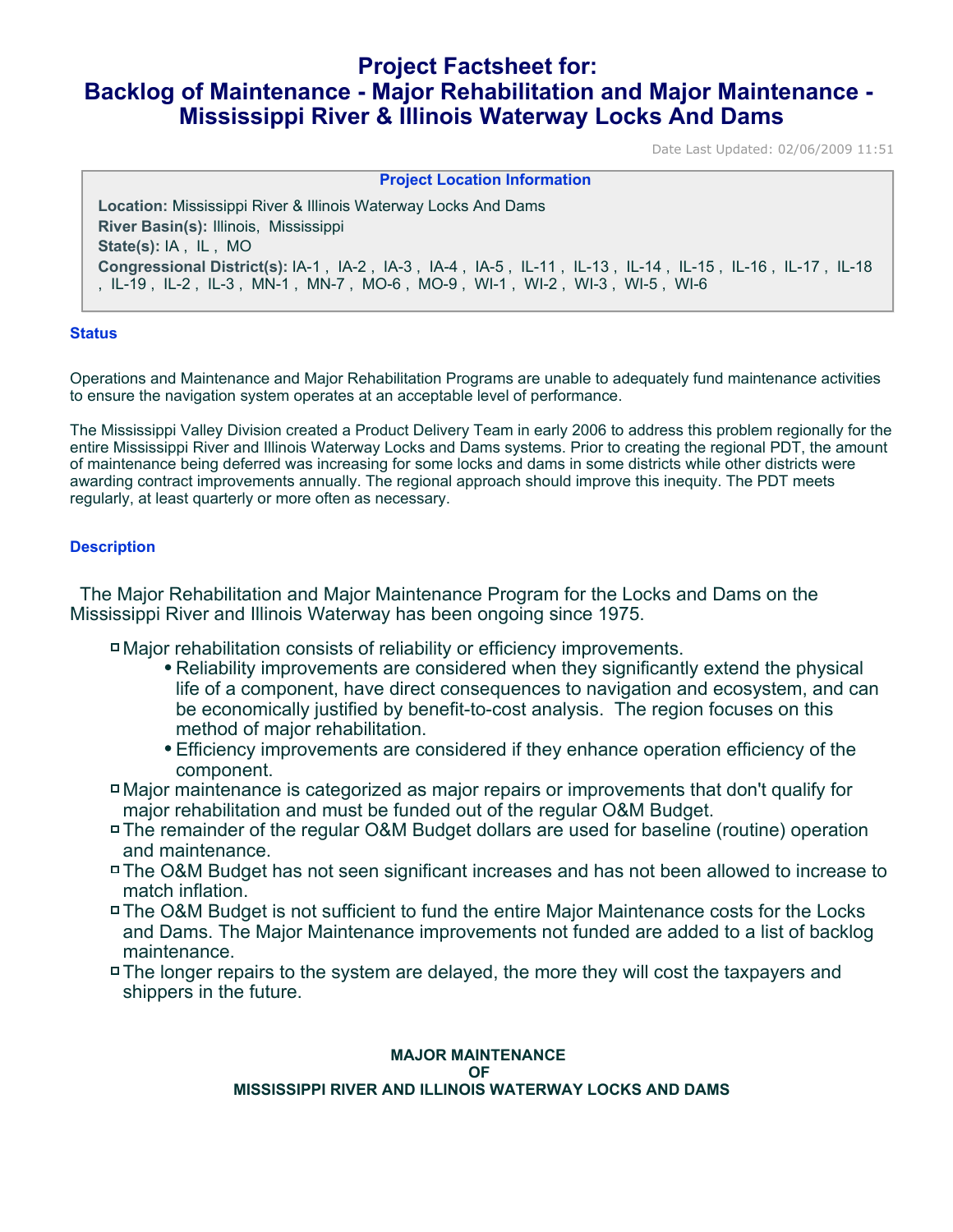| <b>L&amp;D Components not Justified for</b><br><b>Major Rehabilitation</b> | <b>Consequence of not Doing Work</b>                                                                                                                                                                                                                                                                                                                                   |
|----------------------------------------------------------------------------|------------------------------------------------------------------------------------------------------------------------------------------------------------------------------------------------------------------------------------------------------------------------------------------------------------------------------------------------------------------------|
|                                                                            |                                                                                                                                                                                                                                                                                                                                                                        |
| <b>Lock Miter Gates</b>                                                    | Miter gate failure would cause closure of<br>locks to all navigation and shipments.                                                                                                                                                                                                                                                                                    |
| <b>Auxiliary Miter Gates</b>                                               | Continued deterioration and potential loss of<br>pools for navigation and ecosystem<br>sustainability.                                                                                                                                                                                                                                                                 |
| <b>Lock and Dam Electrical Systems</b>                                     | Electrical failures cause temporary power<br>outages to lock and dam operating<br>machinery. Such failures would impact pool<br>regulation for navigation and ecosystem<br>sustainability.                                                                                                                                                                             |
| <b>Repair Dam Roller and Tainter</b><br>Gates                              | Deterioration of gate structures is occuring<br>with possible failure and inability to regulate<br>pool for navigation and ecosystem<br>management.                                                                                                                                                                                                                    |
| <b>Lock and Dam Concrete</b>                                               | Concrete supports and protects lock and dam<br>operating machinery and gates. Concrete is<br>deteriorationg exponentially. Concrete<br>failures are now more frequent creating a<br>greater probability of damage to miter gates<br>by transiting tows. Also, allowing more<br>potential for inability to manage pools for<br>navigation and ecosystem sustainability. |
|                                                                            |                                                                                                                                                                                                                                                                                                                                                                        |
|                                                                            |                                                                                                                                                                                                                                                                                                                                                                        |
|                                                                            |                                                                                                                                                                                                                                                                                                                                                                        |

# **Summarized Financial Data**

The Mississippi Valley Division Regional Backlog of Maintenance is valued at around \$1.3B with close to 400 identified items. Rock Island District's portion of the list includes 180 items with an approximate total value of \$845M; or 65 percent of the Regional total. Some of the highest ranking Rock Island District maintenance projects include the following:

- Illinois Waterway LaGrange L/D Major Rehabilitation and Major Maintenance
- Mississippi River L/D's 20 and 21 Systemic Miter Gate Replacement
- Illinois Waterway Lockport Channel Concrete Wall Major Rehabilitation
- Mississippi River L/D's 11, 12, 13 Emergency Gates Repair/Replacement
- Illinois Waterway O'Brien L/D Major Rehabilitation/Major Maintenance